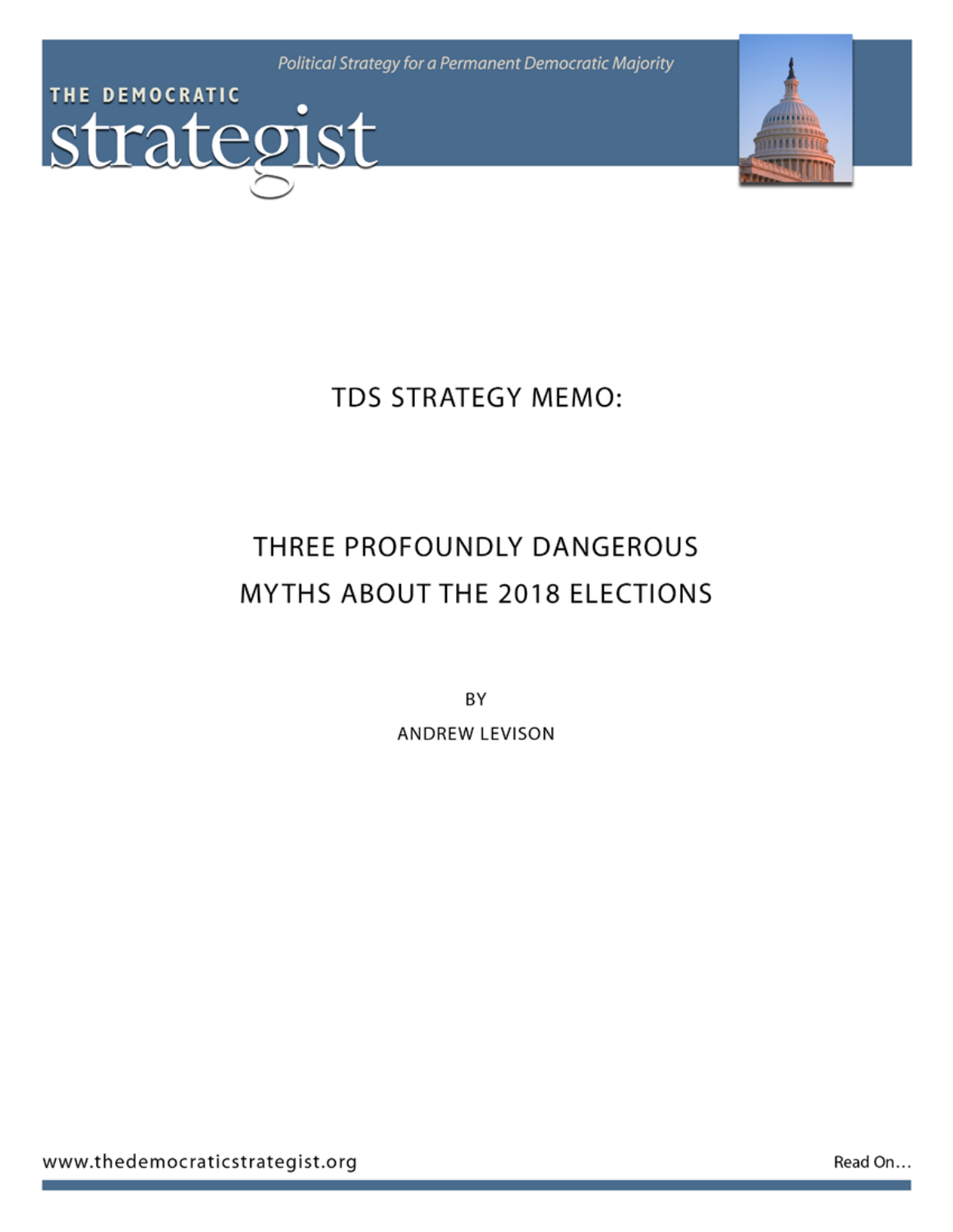

# **TDS Strategy Memo: Three profoundly dangerous myths about the 2018 elections**

#### *By Andrew Levison*

In the days immediately after the 2018 elections the most widely circulated analysis held that along with high turnout among minority voters the significant Democratic gains in the House of Representatives and in a range of state level elections were the result of the significant defection from the GOP of college educated whites, particularly women and voters in "suburbs" across the country.

In contrast white voters with less than a college education, the group generally defined as the "white working class," and voters in rural areas were then described as remaining completely committed to Trump and the GOP. In literally dozens of articles they were defined as the "Rock-Solid Republican "Base" and "Trump Country."

The strategic conclusion this implied was obvious: efforts to regain support among these voters would be a waste of time. For 2020 and beyond, all Democratic efforts at voter persuasion and mobilization should be focused on educated whites, the suburbs and people of color.

This was quickly accepted by many Democrats because it simply "felt" true. Politically involved Democrats personally know and regularly talk to educated women and men who are feminists, supporters of Bernie Sanders, scientists and social justice advocates and who are passionately opposed to Trump as well as with less political middle class men and women who are simply repelled by Trump's greed, corruption and misogyny. In contrast, most politically involved Democratic activists have little or no personal contact with working class people like sheetrock contractors, hardware store sales workers or agricultural machinery repairmen. As a result the consensus view seemed entirely plausible.

But in recent weeks new data has emerged—data that sharply contradicts the initial assessment and casts significant doubt on the strategic conclusions which have been drawn from it.

In order to properly assess this new data, let's break down the broad narrative above into three specific empirical assertions that can be evaluated one by one. They are:

1. *A substantial number of college educated voters who voted Republican in 2016 switched to the Democrats this year while, in contrast, white working class voters maintained (or perhaps even increased) their 2016 level of support for the GOP.* 

Andrew Levison is the author of *[The White Working Class Today: Who They Are, How](http://thewhiteworkingclasstoday.com/) [They Think and How Progressives Can Regain Their Support.](http://thewhiteworkingclasstoday.com/)* Along with Ed Kilgore, he is coordinator of *[The White Working Class Roundtable](http://whiteworkingclassroundtable.com/).*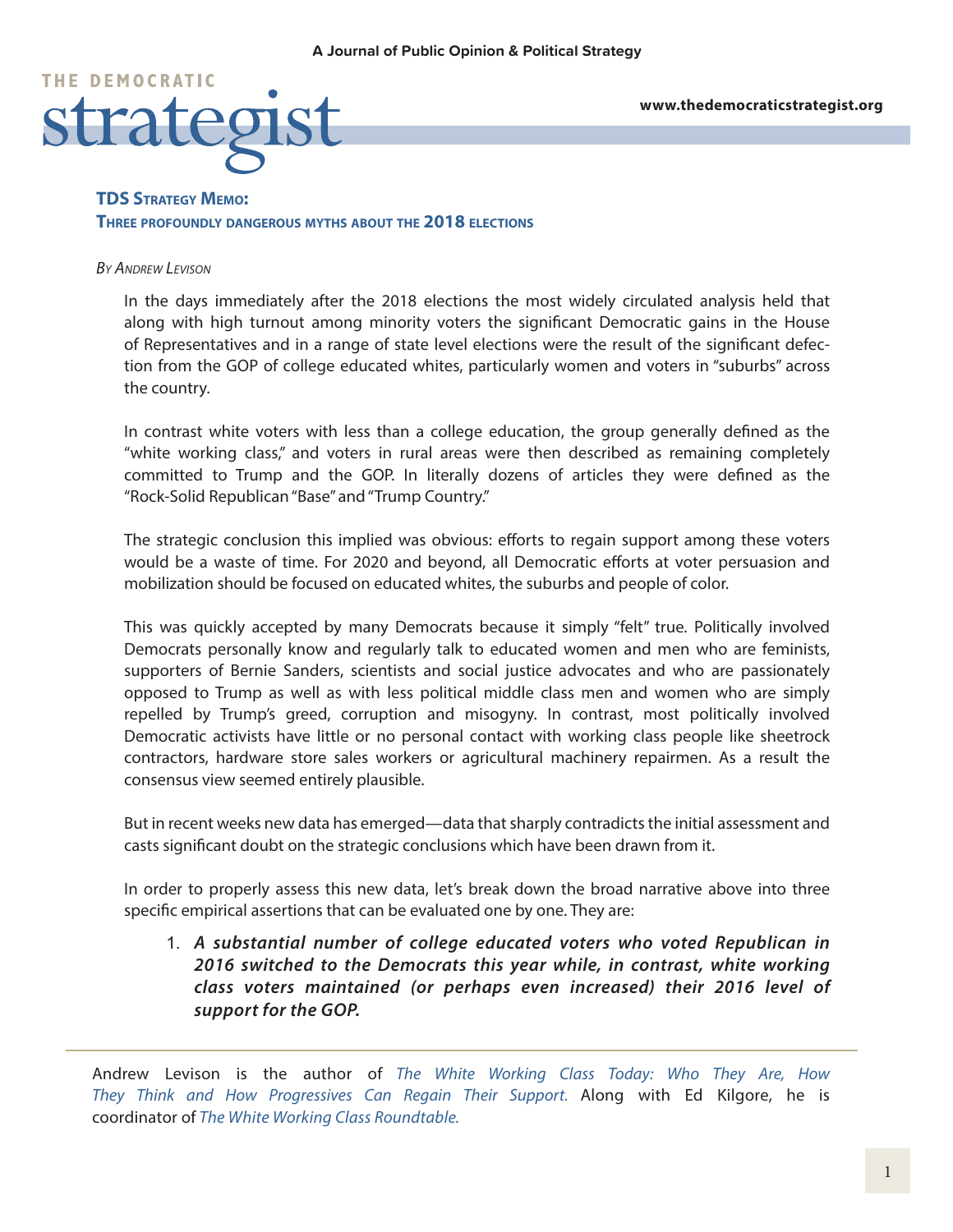- 2. *The "suburbs" that shifted from supporting the GOP in 2016 to the Democrats this year were composed of educated middle class voters.*
- 3. *In 2018 rural areas maintained or increased their 2016 level of support for the GOP*

Let's look at them in turn.

# **Myth #1:**

**A substantial number of college educated voters who voted Republican in 2016 switched to the Democrats this year while white working class voters maintained (or perhaps even increased) their 2016 level of support for the GOP.** 

The headlines that trumpeted this conclusion were often a bit unclear. Some declared that "*the white working class is now more than ever Trump's true base*" or "*white working class America: still Trump country*" making it difficult to tell if it were being asserted that white working people had simply maintained their 2016 levels of support for the GOP or if their level of support had actually increased since that time. The one thing these headlines clearly asserted, however, was that white working class support for the GOP had **not** declined.

But as more detailed data has become available, it turns out that this conclusion is wrong. Political demographer Ruy Teixeira was one of the first to spot the trend. As he said:

To read a lot of the coverage of the 2018 election, you'd think the only shift of real significance in the election was the movement of suburban white college-educated voters toward the Democrats. This is just not true no matter how well it fits into pre-existing narratives about the election favored by the media.

The white college educated versus less educated part of the standard view is definitely suspect. **[My analysis of Catalyst data indicates that, while white college voters made a very](http://www.theoptimisticleftist.com/2018/11/correcting-record-on-2018-election.html)  [significant contribution to the Democrats' gains, white noncollege voters did as well. The](http://www.theoptimisticleftist.com/2018/11/correcting-record-on-2018-election.html)  [split was roughly 2:1 between white college and white noncollege.](http://www.theoptimisticleftist.com/2018/11/correcting-record-on-2018-election.html)**

Writing in the publication Working Class Perspectives, the former head of the Working Class Studies Association Jack Metzgar goes into more detail:

—while the GOP won among the white working class this year by 24 points, that is a substantial shift away from the 37-point advantage they gave Trump in 2016. **And because this group of whites represents 41% of all voters, compared with college-educated whites who make up only 31%, that 13-point shift produced some 6 million additional votes for Dem candidates versus the 4 million produced by the 11-point gain Dems achieved among the white middle class.** So shifts toward the Dems among "poorly educated" whites were of greater importance than the shift in the metro suburbs.

In the exit polls, "non-whites," including Blacks, Latinos, Asians, and Others, were about 29% of voters and gave Dems an overwhelming 54-point advantage—both numbers just 1-point higher than in 2016. As the core of the Democratic base, people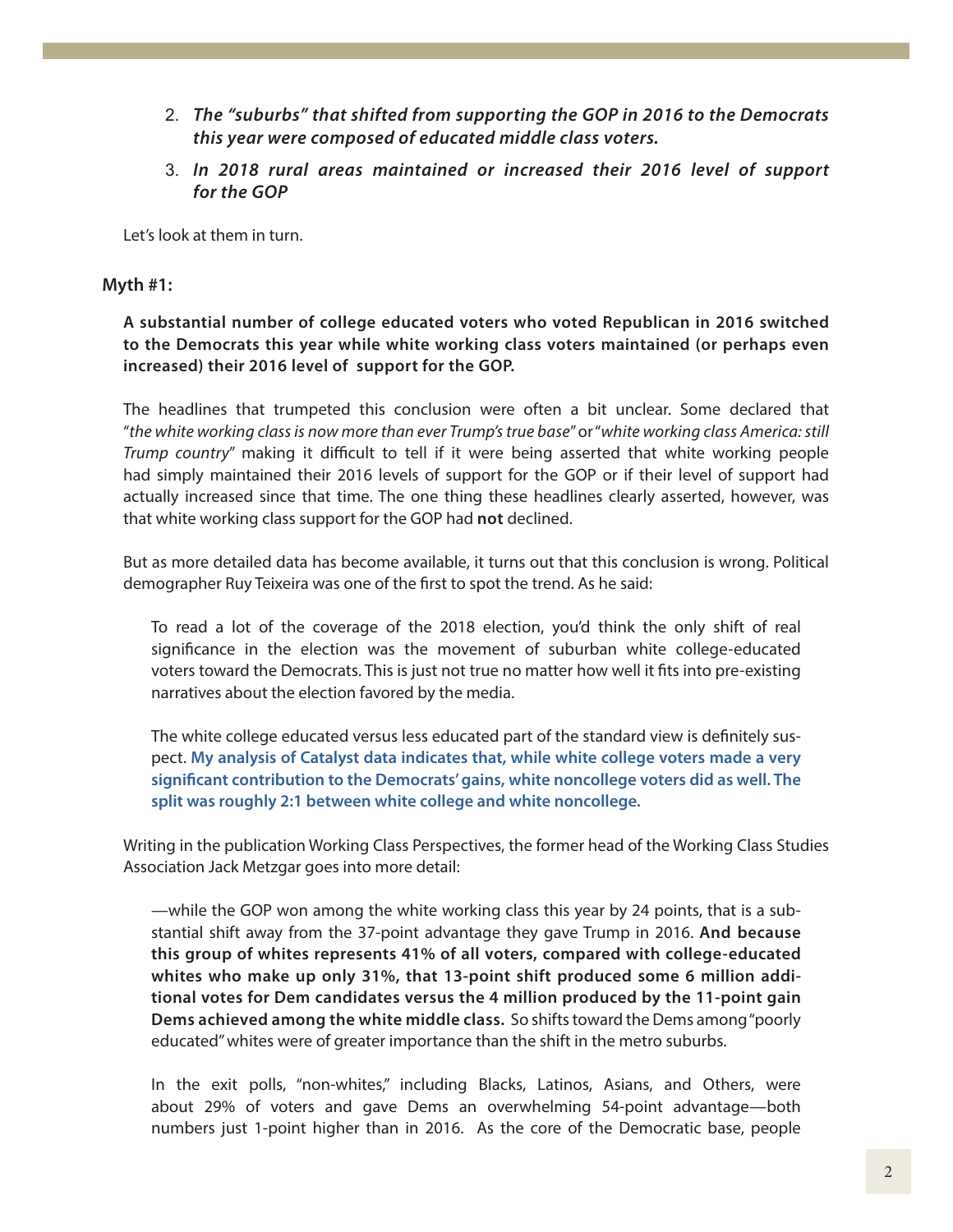of color provide the foundation for any Democratic victory, **[but the shifts among both](https://workingclassstudies.wordpress.com/2018/11/26/class-prejudice-and-the-democrats-blue-wave/) [kinds of whites \[college educated and non-college educated\] in 2018 account for the](https://workingclassstudies.wordpress.com/2018/11/26/class-prejudice-and-the-democrats-blue-wave/) [flip of the House.](https://workingclassstudies.wordpress.com/2018/11/26/class-prejudice-and-the-democrats-blue-wave/)**

Leading political polling analyst Stan Greenberg also looked at the 2018 data, not only from his firms' own public opinion polls but also the Catalyst analysis and exit polls and drew similar conclusions. As he says:

Mr. Trump and his party maintained their principal base with white working class voters, and Democrats still need to do better. **Nonetheless, Democrats got their wave in part because a significant portion of male and female white working class voters abandoned Mr. Trump and his Republican allies.**

When he looked at white working class men in particular, Greenberg found that:

In 2016, the white working class men that Mr. Trump spoke most forcefully to as the "forgotten Americans" gave him 71 percent of their votes and gave only 23 percent to Hillary Clinton. This year, the Republicans won their votes with a still-impressive margin of 66 to 32 percent. But **[what was essentially a three-to-one margin was deflated to](https://www.nytimes.com/2018/11/17/opinion/sunday/trump-is-beginning-to-lose-his-grip.html?rref=collection%2Fsectioncollection%2Fopinion&action=click&contentCollection=opinion®ion=stream&module=stream_unit&version=latest&contentPlacement=8&pgtype=sectionfront) [two-to-one, which affected a lot of races.](https://www.nytimes.com/2018/11/17/opinion/sunday/trump-is-beginning-to-lose-his-grip.html?rref=collection%2Fsectioncollection%2Fopinion&action=click&contentCollection=opinion®ion=stream&module=stream_unit&version=latest&contentPlacement=8&pgtype=sectionfront)**

Finally, Ron Brownstein noted that [Democrats did particularly well among one sector of the white](https://www.cnn.com/2018/12/11/politics/the-foundation-of-trumps-coalition-is-cracking/index.html)  [working class—white working class women who were not evangelical Christians:](https://www.cnn.com/2018/12/11/politics/the-foundation-of-trumps-coalition-is-cracking/index.html)

Cracks have emerged in [Donald Trump'](https://www.cnn.com/specials/politics/president-donald-trump-45)s hold on his core constituency of white working class voters, new data from the [2018 election](https://www.cnn.com/2018/11/06/politics/2018-election-updates/index.html) reveal.

Though Republican candidates almost everywhere registered large margins among white voters without a college degree, Democrats ran much more competitively [in 2018] among the roughly half of that group who are not evangelical Christians… Nationwide, nearly threefifths of blue-collar white women who are not evangelicals voted Democratic in last month's House races… Those women could be a key constituency for Democrats in 2020 in pivotal Rust Belt states such as Michigan, Wisconsin and Pennsylvania, where relatively fewer bluecollar whites are also evangelical Christians.

The data necessary to even more precisely pin down the exact size of the pro-Democratic shift of white working class men and women between 2016 and 2018 will not be available for several more months but there are currently no reported studies that suggest that this shift did not occur.<sup>1</sup>

1 For many readers this may seem at odds with other articles they have read that seemed to argue the opposite. But in this area one has to be very careful to compare "apples with apples"— that is, just 2018 with 2016—because there are many distinct kinds of analyses that can seem contradictory but really aren't.

Here's an example. In Nate Cohn's 538 blog a piece recently appeared with the following title: *["White Voters Without A Degree](https://fivethirtyeight.com/features/white-voters-without-a-degree-remained-staunchly-republican-in-2018/)  [Remained Staunchly Republican In 2018"](https://fivethirtyeight.com/features/white-voters-without-a-degree-remained-staunchly-republican-in-2018/)*

Wow, that certainly sounds clear enough and the first page of the text seemed to solidly confirm it.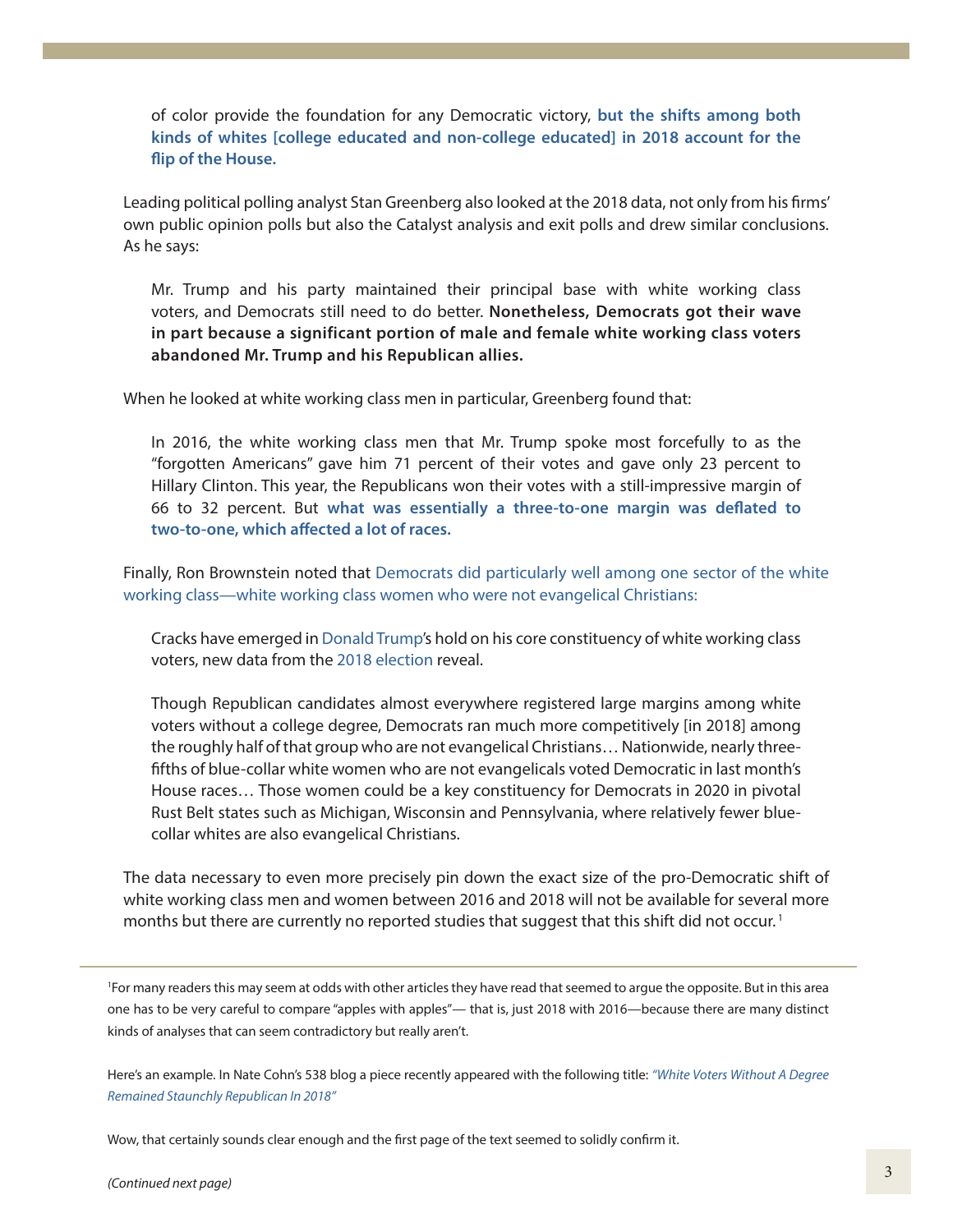#### **Myth #2:**

**The "suburbs" that shifted from supporting the GOP in 2016 to the Democrats this year were composed of educated middle class voters.**

Writing in the *New York Times* "Upshot" section, **[Emily Badger, Quoctrung Bui and Josh Katz noted](https://www.nytimes.com/2018/11/26/upshot/suburbs-changing-midterms-democrats-hopes.html)  [the important point](https://www.nytimes.com/2018/11/26/upshot/suburbs-changing-midterms-democrats-hopes.html)** that:

"The popular image of the suburbs is stuck in a model that emerged in Orange County in the 1960s: Goldwater-Reagan voters, white-collar, conservative activists," said Matthew Lassiter, a University of Michigan historian who has studied suburban voters.

[but] Many of the districts that flipped Democratic this year, particularly in Sun Belt suburbs of Atlanta, Dallas, Houston and Orange County, have grown much more racially and economically diverse, defying conventional portraits of suburbia.

#### *(Continued from previous page)*

"In 2016… White voters without a bachelor's degree made up the Republican base, while a coalition of nonwhite voters and white college graduates formed the Democratic base. The 2018 midterms seemed to continue what we saw in 2016: Districts with bigger black populations, Hispanic populations or college-educated non-Hispanic white populations tended to vote more Democratic, while non-college-educated white voters remained **strongly loyal to the GOP**. We found a clear negative relationship (R = -0.72) between the Democratic margin of victory in a district and the share of the district's population age 25 or older who are non-Hispanic white and lack a bachelor's degree—a group that pundits often call the "white working class."1

But reading further in the article it turns out that this correlation of R=--0.72 was actually 7% lower in 2018 than it was in 2016 which indicated that white workers were actually **more** Democratic in 2018 than in 2016. In fact, later in the text the authors confirm this:

"But In terms of white voters' educational attainment predicting election outcomes, 2018 represented a middle ground between 2016 and 2012. Voters neither snapped back to their pre-2016 preferences [when Obama ran against the plutocratic Mitt Romney] nor remained quite as divided by education as they were when Trump himself was on the ballot."

In fact, using the authors' methodology, the data reveal that in 2018 white workers actually moved half way back to where they had been in 2012 when they elected Obama instead of Romney.

The authors were not being intentionally misleading. They were analyzing the broad long-term trend of general white working class support for the GOP and not focusing on the profoundly important change that occurred between 2016 and 2018. But the fact is that, when read carefully, their analysis actually confirms the pro-Democratic trend noted in this memo rather than contradicts it. Careful reading of other articles will often reveal similar differences between what the headline and lead paragraph seem to suggest and what the data actually reveal.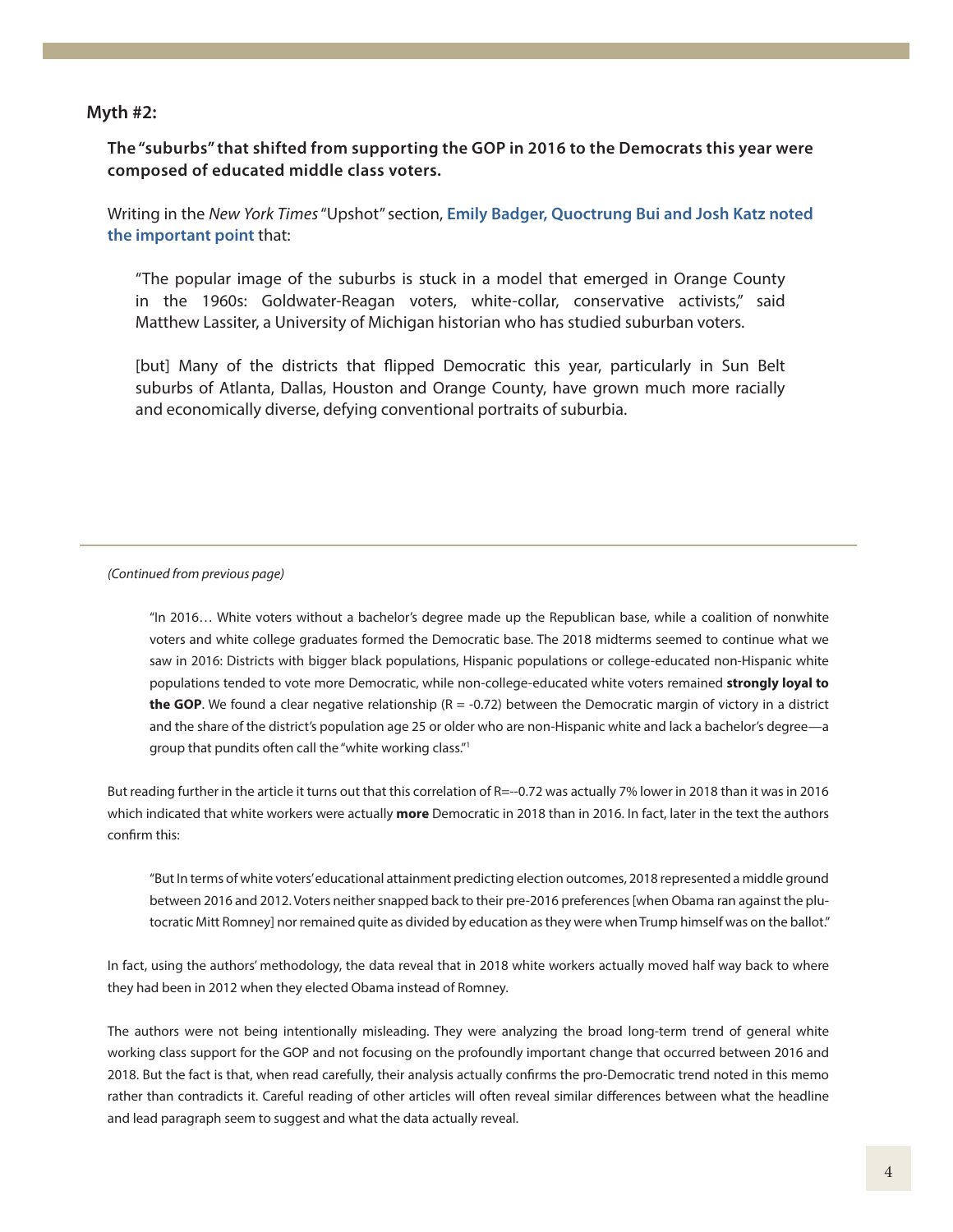To see just how different today's "suburbs" are, just take a look at the chart below:

# **[The share of adults who are college educated has increased in](http://www.pewsocialtrends.org/2018/05/22/demographic-and-economic-trends-in-urban-suburban-and-rural-communities/)  [each community type](http://www.pewsocialtrends.org/2018/05/22/demographic-and-economic-trends-in-urban-suburban-and-rural-communities/)**

**\_\_\_\_\_\_\_\_\_\_\_\_\_\_\_\_\_\_\_\_\_\_\_\_\_\_\_\_\_\_\_\_\_\_\_\_\_\_\_\_\_\_\_\_\_\_\_\_\_\_\_\_\_\_\_\_\_\_\_\_\_\_\_\_\_\_\_\_\_\_\_\_\_\_\_\_\_**

*% of population 25 and older by education*

|              | Year    | $<$ HS<br>grad | HS grad | Some<br>college | Bachelor's+ |
|--------------|---------|----------------|---------|-----------------|-------------|
| Urban        |         |                |         |                 |             |
|              | 2012-16 | 15             | 23      | 27              | 35          |
|              | 2000    | 22             | 24      | 27              | 28          |
| Suburban     |         |                |         |                 |             |
|              | 2012-16 | 11             | 28      | 30              | 31          |
|              | 2000    | 17             | 29      | 28              | 25          |
| <b>Rural</b> |         |                |         |                 |             |
|              | 2012-16 | 15             | 36      | 30              | 19          |
|              | 2000    | 24             | 36      | 25              | 15          |

Note: "Some college" includes those with an associate degree and those who attended college but did not obtain a degree. County categories based on the National Center for Health Statistics Urban-Rural Classification Scheme for Counties.

Source: Pew Research Center analysis of 2000 decennial census SF3 data and 2012-2016 American Community Survey data. "What Unites and Divides Urban, Suburban and Rural Communities"

#### **PEW RESEARCH CENTER \_\_\_\_\_\_\_\_\_\_\_\_\_\_\_\_\_\_\_\_\_\_\_\_\_\_\_\_\_\_\_\_\_\_\_\_\_\_\_\_\_\_\_\_\_\_\_\_\_\_\_\_\_\_\_\_\_\_\_\_\_\_\_\_\_\_\_\_\_\_\_\_\_\_\_\_\_\_\_\_\_\_**

39% of suburban dwellers have no more than a high school diploma and an additional 30% have less than a college degree, indicating that less than a third of "suburbanites" are college graduates.

Now it is critical to recognize that this chart includes both whites and non-whites. But the total percent of non-college graduates is so high that even if the chart were limited to whites alone, it would still show that a majority of "suburbanites" have not graduated college.

As the quote above notes, this is certainly not our normal image of the "Suburbs." But when we make the mental distinction between the gated communities and relatively affluent suburbs, on the one hand and the "urban fringe" that surrounds large cities on the other it becomes more familiar. These latter areas have smaller, older and cheaper houses and streets with Family Dollar and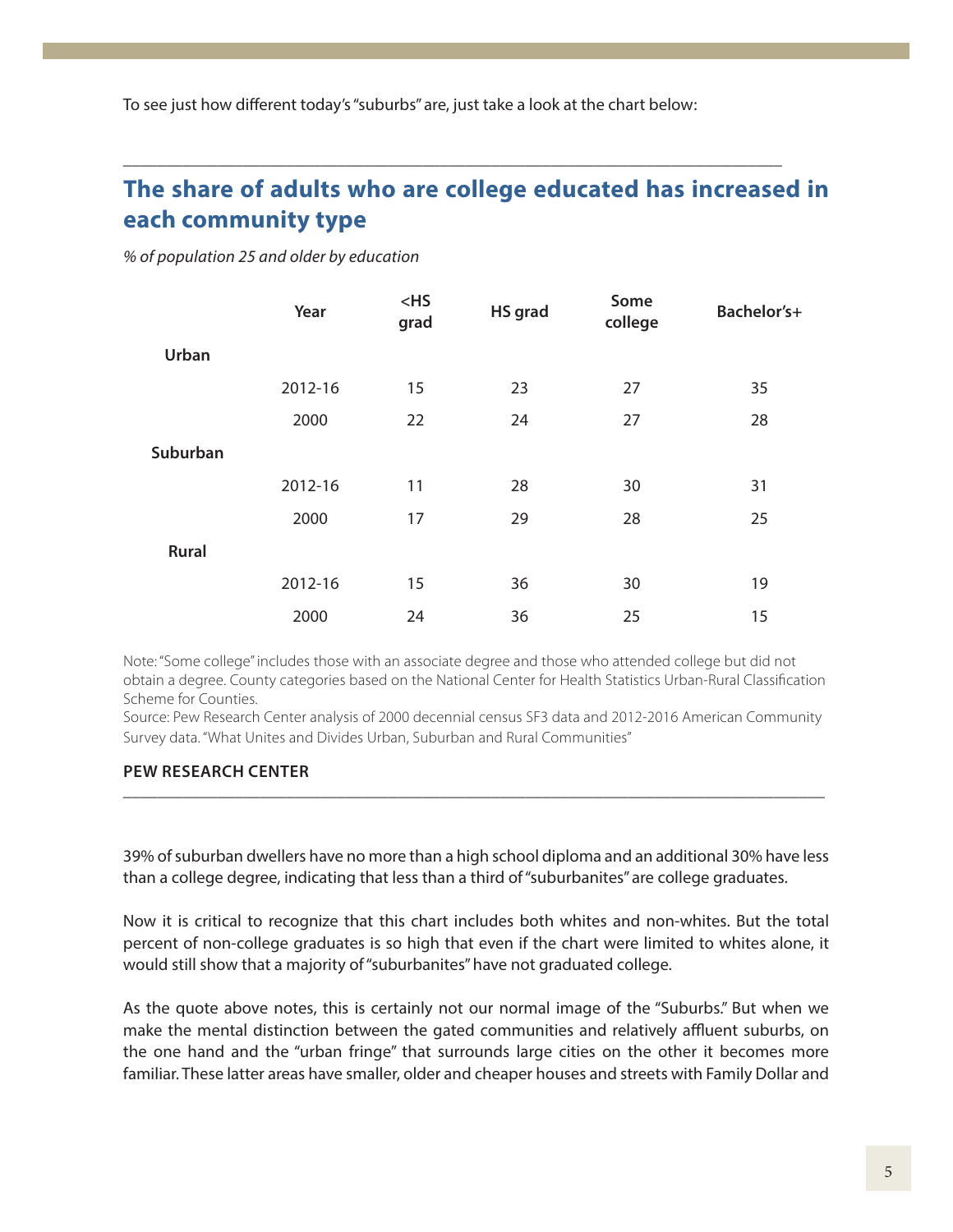Dollar General Supermarkets instead of Whole Foods and Trader Joes and with Cracker Barrel "home style" restaurants, Waffle Houses, used car lots and army-navy surplus stores rather than sushi joints, latte-coffee shops and yoga studios. We do not think about these kinds of areas as "the suburbs" when we drive through them but that is how they are classed in geographic data.

Next time you pass a house under construction with a line of contractors' trucks and construction workers' cars in front of it, look carefully at the license plates. They will reveal that these workers do not live in the central urban counties but in the outlying fringe counties outside the perimeter.

It was these "suburbs" as well as the more educated and affluent ones that played a key role in the Democratic gains in 2018[. As Metzgar noted:](https://workingclassstudies.wordpress.com/2018/11/26/class-prejudice-and-the-democrats-blue-wave/)

Along with the dozen or so suburban districts Democrats flipped in 2018, Dems also flipped at least 14 House districts that cannot be characterized as "suburban," let alone "wealthy." Nate Silver highlighted many of these as "Obama-Trump" districts because they went for Obama in 2012 and Trump in 2016. There were 21 such districts, mostly in Rust Belt states where there are large proportions of white working-class voters—including 6 in New York, 3 each in Iowa and Minnesota, 2 each in Illinois and New Jersey, and one each in Pennsylvania and Wisconsin. Democrats won 14 of them, and that is at least as important as the "wealthy suburban districts" D.C. pundits continue to focus on.

# **Myth #3:**

## **In 2018 rural areas maintained or increased their 2016 level of support for the GOP**

#### Writing in the **Washington Monthly,** [Daniel Block reviewed the data on rural voting:](https://washingtonmonthly.com/2018/11/09/rural-voters-delivered-democrats-key-victories-in-2018/?fbclid=IwAR0wbZGDNZ9LdDCqgKwEL7au3V8oyX4T6R7NJDQQnDO13mXxyEOxBcEq900)

For most pundits and journalists, Democrats' successful Election Night was marred by a rural disaster. The *New York Times* wrote that "the Democratic collapse in rural areas that began to plague their candidates under President Obama worsened." Vox correspondent Zack Beauchamp argued that "Democratic inroads in the suburbs were offset by huge Republican gains in rural areas." The *Hill* summarized such thinking by claiming that "rural voters stormed to the polls in virtually unprecedented numbers, delivering once again for the president they voted for in 2016." That article quoted Oklahoma GOP representative Tom Cole, who said, "Rural America's much more Republican than ever before."

They're wrong. On the whole, Democrats performed better in rural areas during these midterms than in 2016, which helped the party win some of its most consequential victories.

According to the most recent data from the Cooperative Congressional Election Study (CCES)—a political science survey of more than 50,000 people conducted around election time—**roughly five percent of rural Trump voters cast their ballots for a Democrat running for a House seat.** That's not a huge gain, and as Tuft's political science professor and CCES co-director Brian Schaffner told me, it was smaller than Democratic improvements in urban and suburban regions. **But a five percent improvement is far from meaningless, and a preliminary breakdown of the returns in three critical contests suggests that, in some parts of America, the rural shift to Democratic candidates was even larger. In some races, it ultimately made the difference.**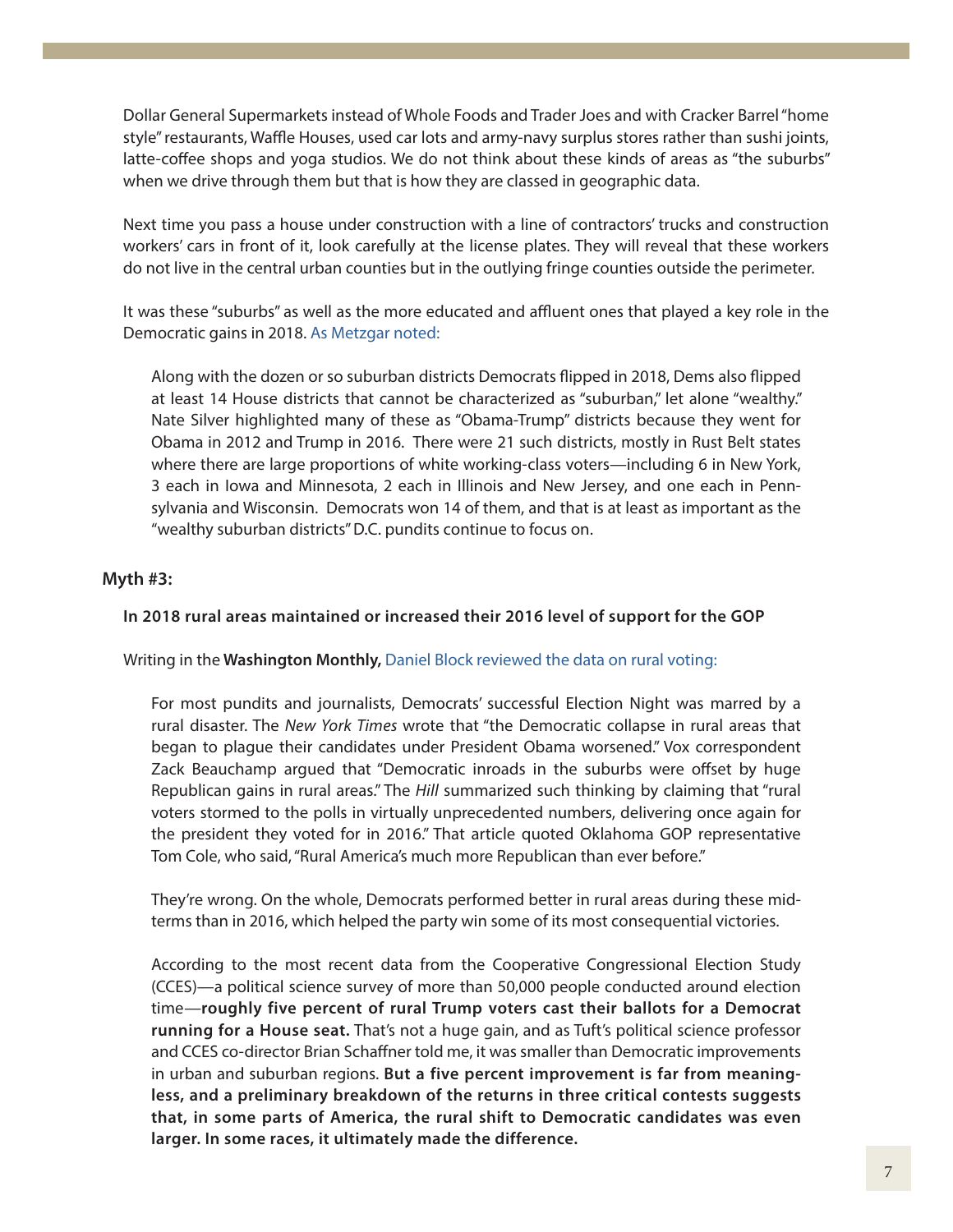#### **The London Economist** [confirmed the trend:](https://www.economist.com/united-states/2018/12/08/democrats-did-much-better-in-rural-america-than-you-think)

Democrats did far better in rural America, particularly in the Midwest, than is commonly understood. **If the baseline is how Hillary Clinton preformed in 2016, Democrats actually saw their largest increase in vote share in rural constituencies**… working class white voters in rural areas across the country shifted their votes toward Democrats by seven points.

And **Ruy Teixeira** [provides additional evidence](http://www.theoptimisticleftist.com/2018/11/correcting-record-on-2018-election.html) for this conclusion:

G. Elliott Morris on The Crosstab takes particular aim at the almost-universal under-estimation of Democratic gains in rural areas (something I've posted about previously). As he says:

We may have overlooked that, compared to 2016, House Democrats actually did better in rural areas in the 2018 midterms. We saw evidence this year that they're beating expectations in "Middle America," not lagging behind them.

"Indeed… Democratic House candidates beat Hillary Clinton's 2016 performance all over the map, but especially in rural areas. What is notable is that Democrats seem to have slightly bounced back—or "boomeranged"—in these areas that swung toward Trump between 2012 and 2016, but they did not lose significant ground in areas that swung toward Clinton in the same period."

In other words, Democrats may have expanded their coalition in rural areas in 2018 reversing some (not nearly all!) of the polarization to the right that occurred in the region between Obama's and Trump's presidencies—without sacrificing gains they have made in recent cycles.

By and large, the strongest shifts in the Democrats' direction were within rural areas! Comparing overall urban vs. suburban vs. rural areas, the respective pro-Democratic shifts were 1, 5 and 7 points. You see roughly the same pattern when comparing urban whites vs. suburban whites vs. rural whites. You even see a 7 point shift toward the Democrats among white noncollege rural voters!

## **Stan Greenberg** [agreed:](https://www.nytimes.com/2018/11/17/opinion/sunday/trump-is-beginning-to-lose-his-grip.html?rref=collection%2Fsectioncollection%2Fopinion&action=click&contentCollection=opinion®ion=stream&module=stream_unit&version=latest&contentPlacement=8&pgtype=sectionfront)

—Analysts I trusted concluded that [the Democratic 2018 victories occurred] because suburban and college-educated women issued "a sharp rebuke to President Trump" that set off a "blue wave through the urban and suburban House districts." At first, I also believed that was the main story line.

[But in fact] Democrats cut the Republicans' margin in rural areas by 13 points, according to the Edison exit poll and by seven points in one by Catalyst. Democrats still lost rural America by somewhere between 14 and 18 points so that left Democrats in a pickle there. That had implications for the Senate, but it shouldn't conceal the fact that Democrats actually made progress in rural areas.